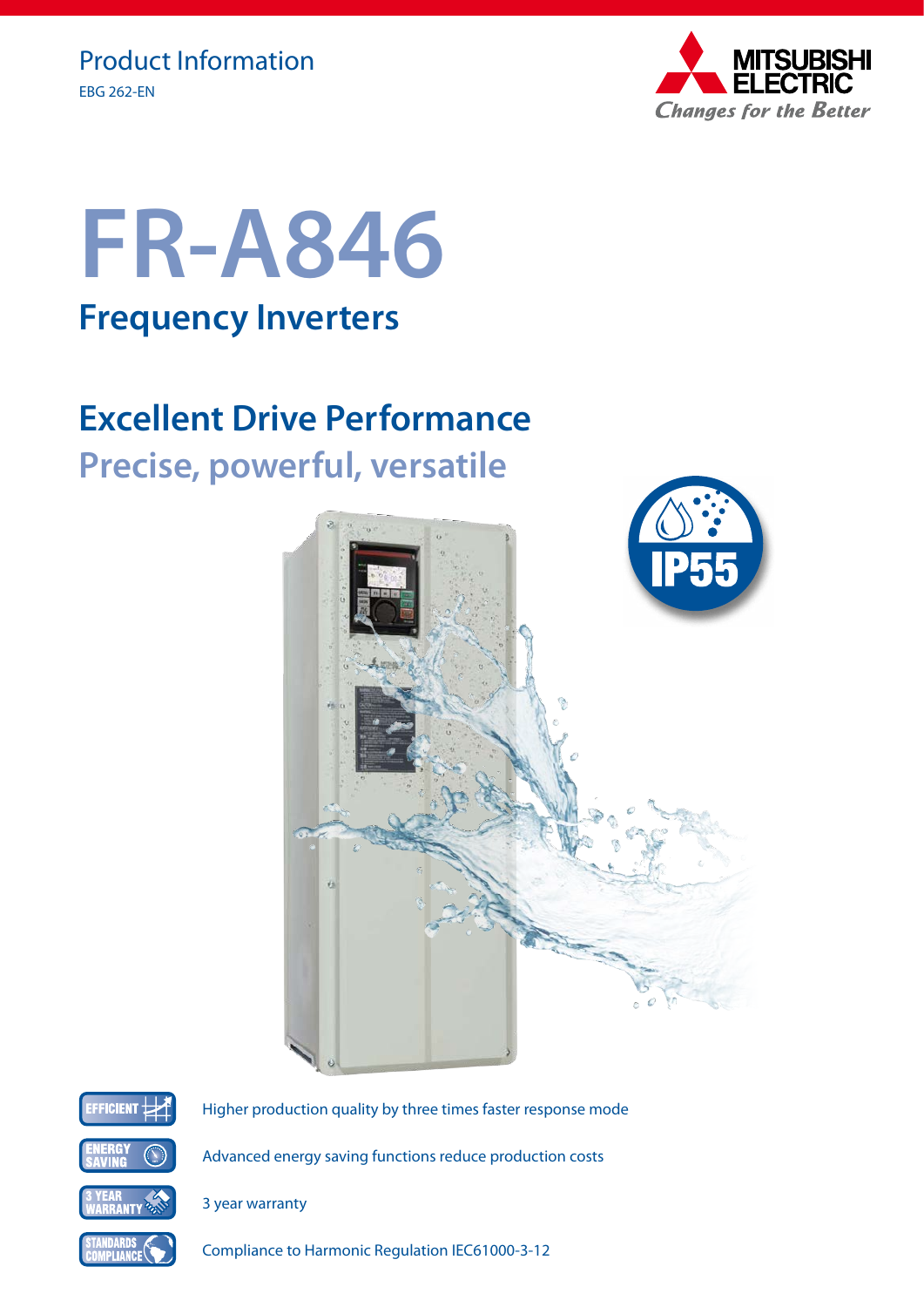# **IP55 protection rating for rough environments**



Perfect for crane appliactions due to built-in 100 % ED Break chopper up to 55 k



The A846 can be mounted as decentral drive to conveying systems

### **Excellent control performance and response level**

Designed for unparalleled drive precision, speed control, simple startup, and versatility, Mitsubishi Electric has developed a new generation of drive technology: the remarkable FR-A846.

This new drive series is the successor of the highly successful FR-A700 series. It is equipped with the new state-of-the-art high-speed processor by Mitsubishi Electric. With better than ever control performance and response level, safe and accurate operation is assured in a diverse range of applications.

Some of the outstanding features are the integrated USB port for programming and parameter copying, an-easy to-read control panel, optimum power usage and energy saving functions, improved system safety, three expansion slots for a range of option and supported network cards

With its impressive versatility to meet equipment system needs ranging from machining and molding to winding, the FR-A846 is an extremely economical and highly-versatile solution for a wide range of applications.

The FR-A846 is a new design concept from Mitsubishi to offer outstanding performance in decentralised or harsh environments. Parameters can be easily copied by FR Configurator2. In order to match the former machine response time, the input/output signals of the FR-A846 can be delayed.

### **Powerful features and intelligent functions**

### **Real Sensorless Vector Control**

The Real Sensorless Vector control provides high-precision, fast-response speed control in open loop. Combined with offline auto tuning, a maximum of 200 % torque can be generated from 0.2 Hz to 400 Hz.

#### **Perfect autotuning of PM and IM motors**

Based on the new autotuning method, even Permanent Magnet motors can be used with ease.

#### **Absolute positioning & built-in PLC function**

By using the built-in absolute positioning function and the built-in high level PLC function, an complete machine can be managed by a stand alone drive. Sensorless positioning is possible with IPM Motors.



Positioning is one out of many scopes.

#### $\blacksquare$  Optimum excitation control

Optimum control of the excitation current maximizes motor efficiency for additional energy savings. As an example, an approximately 15 % increase in efficiency is obtained at a motor load torque of 10 % compared to conventional V/F control.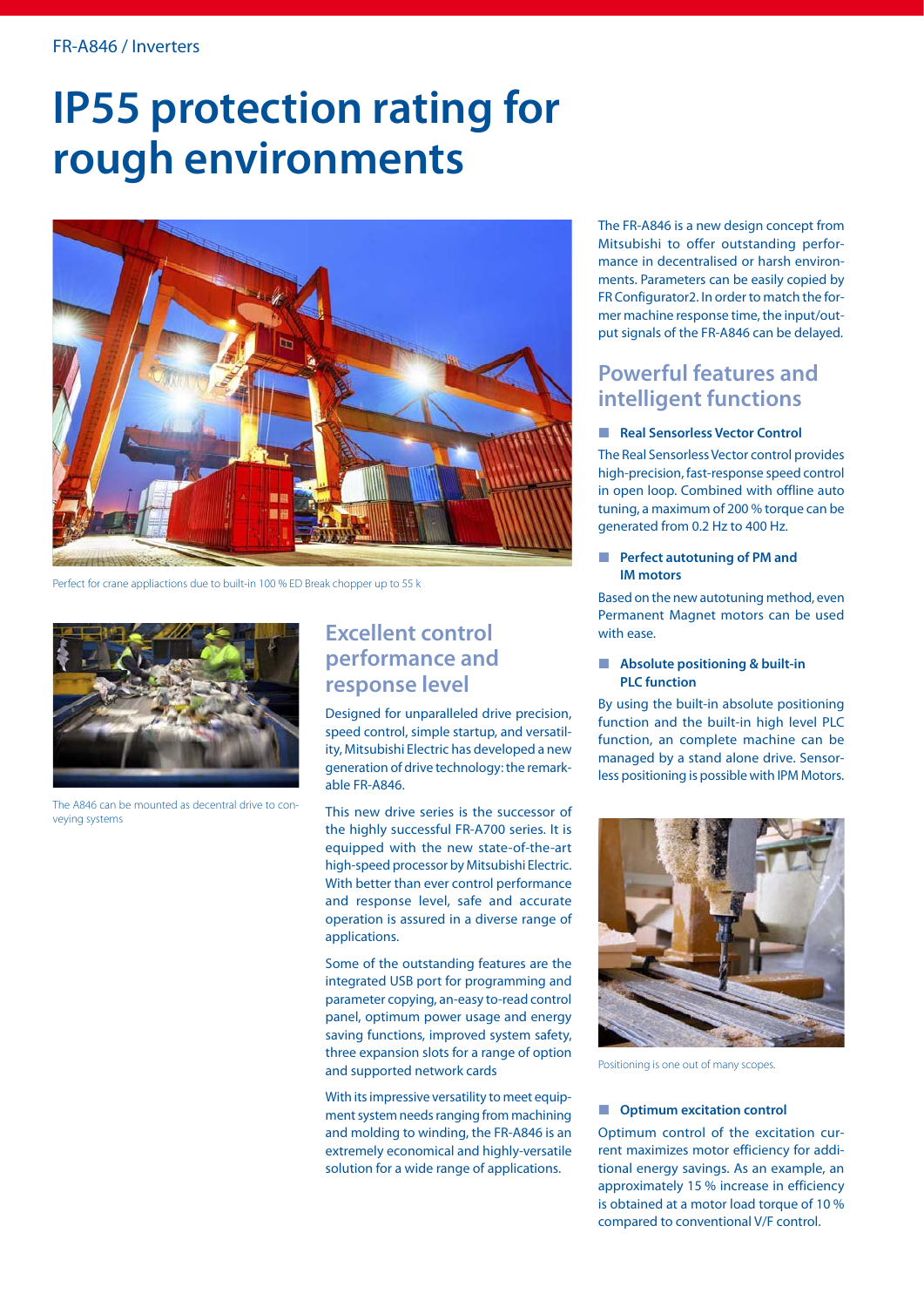#### **High flexibility by built-in PLC**

The FR-A846 is easy to program with Mitsubishi Electric standard PLC software, which is available in FR Confiurator2. It is also possible to combine the PLC program with the Real time clock of the LU-08 operation panel.

### **Energy saving by 24 V control power supply**

By connecting an external 24 V DC control power supply, the system can be operated even when the main power supply is turned off. Furthermore parameters can be set and network communication can be maintained with this power supply which facilitates safe maintenance. More energy saving can be achieved by using the automatic "stand by" function which switches off the drive main power supply. Capacitors and other devices are offline, so heat loss is reduced.

#### **Improved system safety**

The FR-A800 series has a two channel emergency stop for safe shutdown. This ensures safe operation in compliance with the European Machinery Directive without installation of another contactor. The FR-A846 thus conforms to the EN ISO13849-1/PLd cat. 3, EN 61508 and EN 61800-5-2 SIL2 standards.

#### **Easy operation**

The operation panel with the one touch Digital Dial allows direct access to all important parameters. Select the operation panel ideal for your needs. Choose either a LU operation panel with an LCD screen offering enhanced display functionality and a clock function, or a more economical DU operation panel with a 5-digit, 12-segment display.



FR-LU08 as full text display with up to fifteen language and real time clock.

The FR-A846 series also allows the connection of a Mitsubishi Electric graphical operation terminal (GOT). Communication parameters for the HMI connection are automatically set as a batch. The GOT provides operators with an easy-to-follow and intuitively high resolution display and facilitates easy operation via a touch panel.

#### **Comprehensive noise countermeasures**

The drive's built-in EMC filter and DC link choke ensures full compliance with European EMC Directive standards (EN61800-3 1st Enviroment category C2) as well as harmonic regulations (IEC61000-3-12), so separate certification is not required for the drive. The newly developed drive technology and power supply technology significantly reduce electromagnetic noise.



Comprehensive noise countermeasures

#### **Energy saving functions**

Take advantage of the energy saving function, that suits your application. You can for example reduce power consumption in the standby mode by using the cooling fan ON/OFF control. During operation optimum excitation control or returning regenerative motor energy to other drives helps to save energy. The impressive energy savings can be displayed on the energy monitor.

#### **More energy savings with PM motors**

The FR-A846 series enables factory energy savings, which can be achieved by replacing current induction motors with permanent magnet motors (PM motors). A PM motor is very efficient because the current does not flow to the rotor, so there is no secondary copper loss. There is also magnetic flux generated by permanent magnets, so less current is required to drive a motor.

#### **Various network compatibility**

The drive can be controlled and monitored by a controller via network. For the major network protocols such as CC-Link IE Field, CC-Link, Profibus DP/DPV1, Profinet/Ether-Net IP/EtherCat (to be released soon) and SSCNETIII/H as well as DeviceNet™ and LONWORKS communication options are available. RS485 communication (Mitsubishi Electric drive protocol, Modbus-RTU protocol) is supported as standard.

#### **Easy & safe maintenance**

For maintenance of the drive system, it is possible to order the FR-A846 with builtin main switch to power off including lock capability.



#### **Easy set-up**

Users can comfortably setup the drives with the Setup-Software FR Configurator2. The easy plug-and-play connection to USB terminal is equipped as standard. Parameters can be simply copied to commercial USB memory devices.

#### **Long life components**

The cooling fans and the built-in capacitors have an estimated lifespan of 10 years. By using the ON/OFF control function, the service life of the fans can be even further extended.